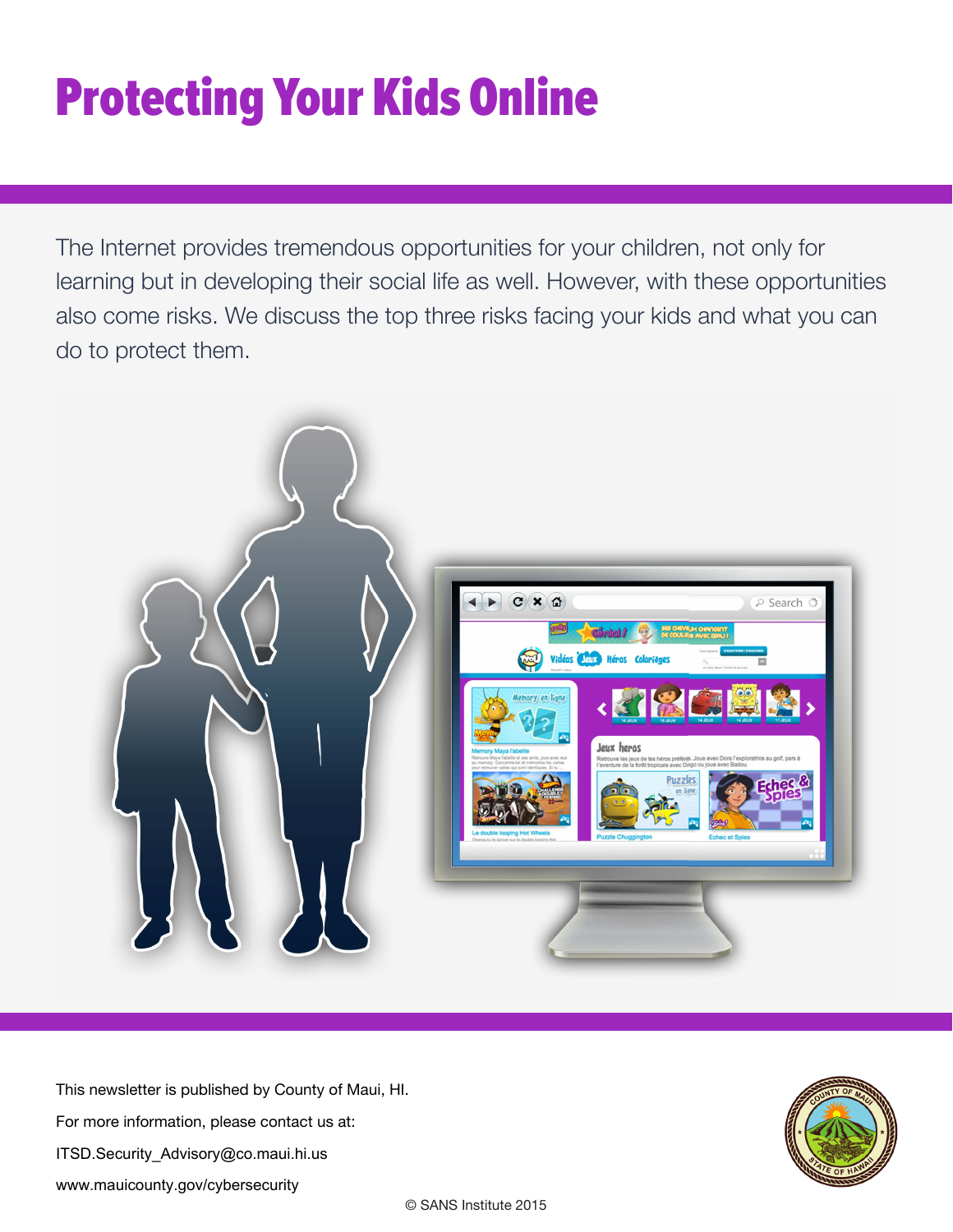## **Protecting Your Kids Online**

We know and understand that security is not just an issue at work, but also at home. If you have children, they are most likely online. While we want them to develop the skills and experience they need to be successful in the 21st century, we also have to help protect them against today's cyber risks.

Just like in the real world, there are strangers that may attempt to physically or emotionally hurt our children. These types of predators often pretend to be someone else and try to build trust with children in places like online forums and games. Once they have this trust, they then exploit it for their own purposes.

Also just like the real world, your child's friends can be harmful. Just as you may have been bullied when you were a child, your kids may be bullied online. Other children may make fun of or harass your kids by posting mean comments on websites such as Facebook or sending harassing messages via mobile devices. You or your child may not even know who is posting these harassing messages.

The third and final risk is the children themselves. Children may often share too much information about themselves, which can lead to things such as identity theft or having their online accounts compromised. In addition, the personal information they share can impact their future when they get older. For example, college admissions or new employers often conduct background checks by seeing what information kids have posted about themselves online.

Fortunately, you can help protect your kids against these online risks by following some basic steps. We recommend the following:

- Be sure you and your children are talking about these risks. Make sure they are careful about whom they talk to and that they do not share any private information with others. Ensure your kids feel comfortable talking to you if they have any questions, are approached by strangers online or are the victim of cyber bullying. Ultimately, education, not technology, is the best defense for your children.
- Have a dedicated computer just for your children to use. This ensures they do not accidently infect your computer, which you may use for confidential activities, such as online banking. In addition, have their computer in a public, high-traffic area so their activities can be monitored. Make sure your children do not have administrator rights on this computer and that it is properly secured.
- If your kids have mobile devices of their own, consider having a centralized charging station in your bedroom. Before your children go to bed at night, have all mobile devices placed at the charging station so your children are not tempted to use them when they should be sleeping.